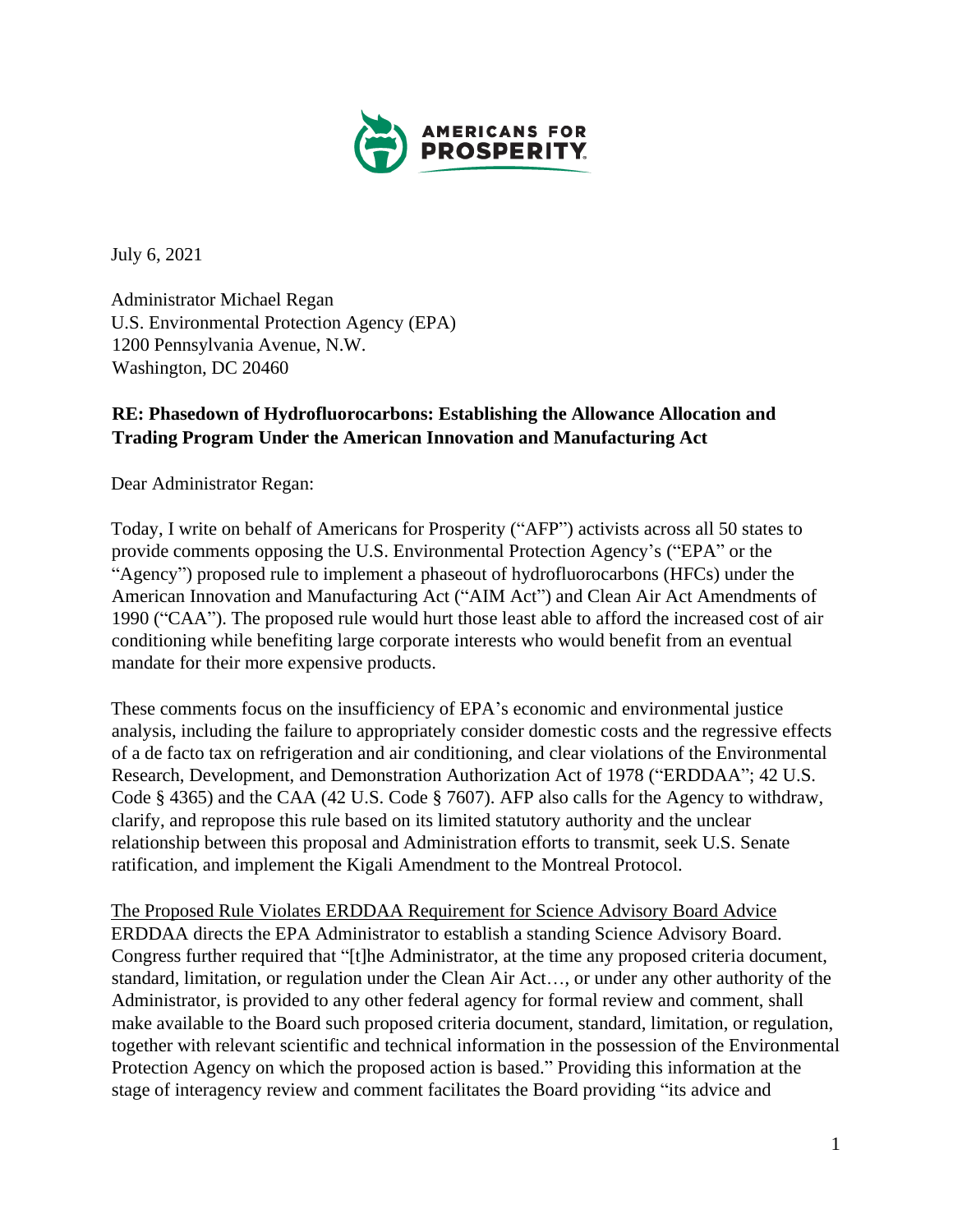comments on the adequacy of the scientific and technical basis of the… regulation, together with any pertinent information in the Board's possession."<sup>1</sup>

EPA clearly violated this requirement with the proposed rule. On March 25, 2021, the proposed rule began formal review and comment by other federal agencies through the Office of Information and Regulatory Affairs Executive Order 12866 process. It completed the interagency process on April 30,  $2021<sup>2</sup>$  There is no evidence in the docket, the Science Advisory Board's website, or elsewhere that EPA provided the proposed rule or any relevant scientific and technical information to the Board at any time since the enactment of the AIM Act. Any claim by EPA that the interagency process under Executive Order 12866 does not constitute "formal review and comment" ignores the context of ERDDAA and CAA Section 307 and would eviscerate this clear direction from Congress. In addition, the failure to provide the proposed rule to the Board even after interagency review had been completed, including through the full public comment period, is a compounding violation that eliminates the Board's role under ERDDAA as well as its potential role as an interested stakeholder in the notice-and-comment process. These violations are particularly egregious for three reasons:

First, on March 31, 2021, less than five business days after the proposed rule had been provided to other agencies for review and comment, EPA announced it was "resetting" the entire membership of its Science Advisory Board, removing the several dozen sitting members before the end of their membership terms for the first time in the Board's history. <sup>3</sup> The SAB has not yet been reconstituted, although the Agency has solicited nominations and public comment on the nominees. Even if there was a mechanism for the Board, either during the interagency or public comment process, to provide their advice and comment pursuant to the law and at their own initiative, the fact that the Board was disbanded for the duration of the period in which the proposal was public and available for comment demonstrates underscores the harm of this violation of ERDDAA, actions that undermine the dual goals of independent scientific advice and transparency.

Second, the proposed rule incorporates a large amount of new, "relevant" scientific and technical information which has not been subjected to formal peer review and which would likely be of significant interest to the Board, other scientific bodies, and the American people. This includes the first ever use of the social cost of HFCs, which appears to refer back to a procedurally defective attempt to estimate a social cost of greenhouse gases (a document that has not been peer reviewed or had public comment responses), the use of EPA's Vintaging Model, which has not been updated and subsequently peer reviewed since 2017 and contains substantial assumptions and variability in inventory estimates, and a series of business-as-usual assumptions, including relating to private, international, and state actions, that represent key methodological inputs for the magnitude of the proposal's costs and benefits. As noted below in the context of CAA Section 307, this relevant scientific and technical information may also extend to several other documents that do not appear in the docket for the rule.

 $142$  U.S. Code § 4365(c).

<sup>2</sup> [https://www.reginfo.gov/public/do/eAgendaViewRule?pubId=202104&RIN=2060-AV17.](https://www.reginfo.gov/public/do/eAgendaViewRule?pubId=202104&RIN=2060-AV17) 

<sup>3</sup> [https://www.epa.gov/newsreleases/administrator-regan-directs-epa-reset-critical-science-focused-federal-advisory.](https://www.epa.gov/newsreleases/administrator-regan-directs-epa-reset-critical-science-focused-federal-advisory)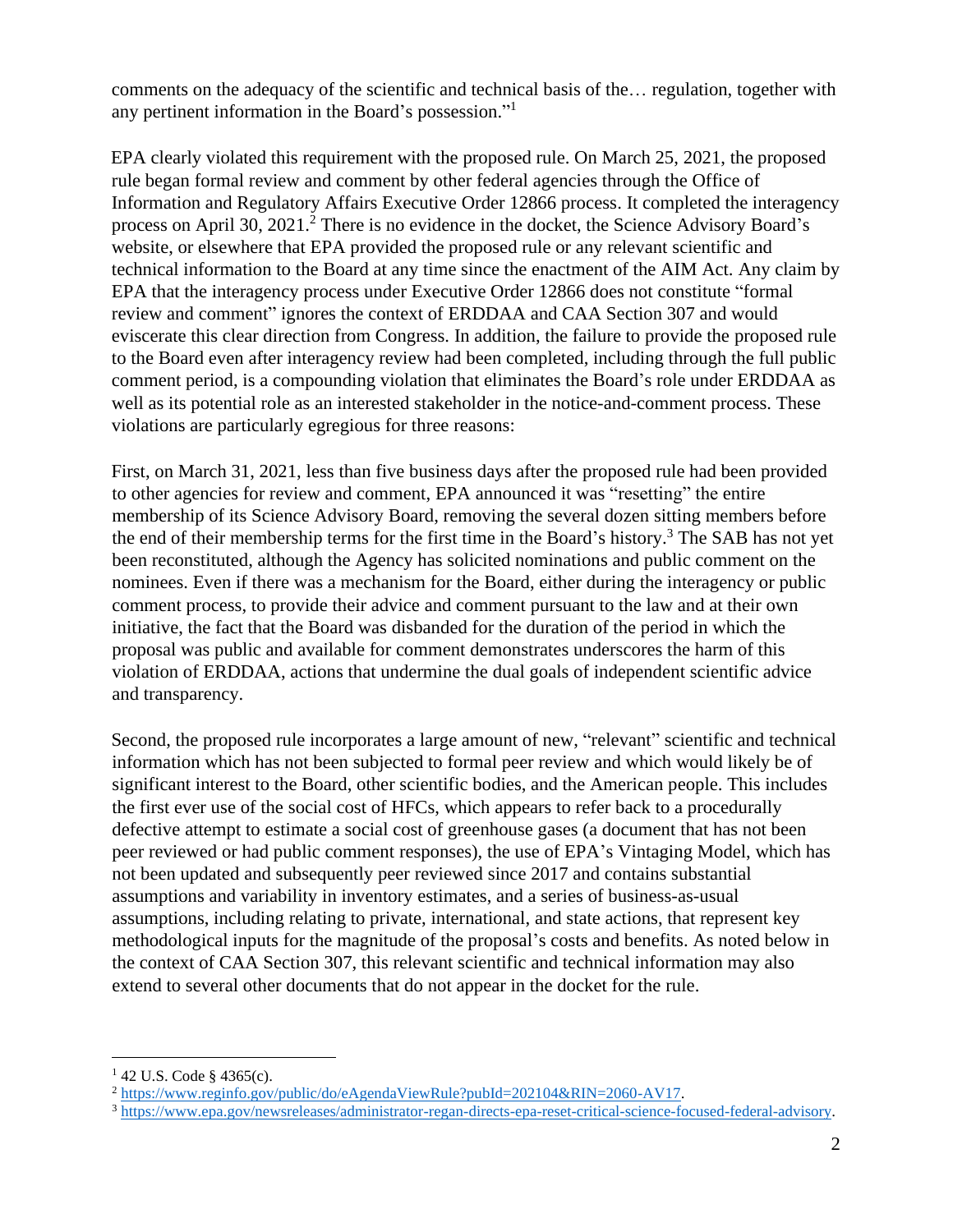Third, the uncertainty in the relationship between the proposed rule and the U.S. Senate's potential consideration of the Kigali Amendment to the Montreal Protocol directly relates to the roles and responsibilities of the Science Advisory Board under ERDDAA. In addition to the Board's role in providing "scientific advice as may be requested by the Administrator…", the SAB also plays an important role in responding to requests from the Committee on Environment and Public Works of the United States Senate and other committees of jurisdiction. <sup>4</sup> EPA's violation of ERDDAA for this has also deprived the Congress with the Board's independent scientific advice on the phaseout of HFCs as well as other pertinent scientific and technical information that should inform their consideration of the Kigali Amendment as well as oversight of implementation of the AIM Act. In other words, EPA's violation has undermined the Board's required "advice and comment" role under ERDDAA and the U.S. Senate's "Advice and Consent" role under the U.S. Constitution.

## Major Methodological Problems Undermine EPA's Regulatory Impact and Environmental Justice Analysis

This proposed rule would result in direct economic benefits for a small number of rent-seeking firms while virtually all Americans will bear the enormous direct costs, substantially driving up the price of life-changing technology like air conditioning and refrigeration in a manner that undermines economic growth, health and safety, and human flourishing. As scholars at the Caesar Rodney Institute,<sup>5</sup> Heritage Foundation,<sup>6</sup> and Competitive Enterprise Institute<sup>7</sup> have frequently noted, the consumer costs of alternatives are already often an order of magnitude higher than HFCs. This could add hundreds of dollars in costs to the cost of new residential and industrial air conditioning units as well as cars and trucks, with much higher maintenance and repair costs.

Incorrectly presuming that demand for HFCs is a market failure, EPA utilizes a series of costbenefit tools that obscure this reality, including international, indirect, and private benefits as well as deploying a non-peer-reviewed social cost of HFCs, that are inconsistent with past practice, long-standing executive branch guidelines like Circular A-4, and basic economic principles. Even if Congress took the unusual step of prohibiting a widely used product and endorsing a de facto air conditioning and refrigeration tax that resembles an unratified treaty, EPA's promulgation of rules during a pandemic still requires a forthright and transparent analysis of costs and benefits of this particular action and an evaluation of alternatives.

<sup>4</sup> 42 U.S. Code § 4365(a).

<sup>&</sup>lt;sup>5</sup> [https://www.congress.gov/116/meeting/house/110388/documents/HHRG-116-IF18-20200114-SD015.pdf;](https://www.congress.gov/116/meeting/house/110388/documents/HHRG-116-IF18-20200114-SD015.pdf) [http://www.dnrec.delaware.gov/Admin/Documents/dnrec-hearings/2020-R-A-0004/Exhibit-19-Copies-of-all-public](http://www.dnrec.delaware.gov/Admin/Documents/dnrec-hearings/2020-R-A-0004/Exhibit-19-Copies-of-all-public-comments-received.pdf)[comments-received.pdf.](http://www.dnrec.delaware.gov/Admin/Documents/dnrec-hearings/2020-R-A-0004/Exhibit-19-Copies-of-all-public-comments-received.pdf)

<sup>6</sup> [https://www.epw.senate.gov/public/\\_cache/files/1/1/11b42cd7-423d-43c9-8ae4](https://www.epw.senate.gov/public/_cache/files/1/1/11b42cd7-423d-43c9-8ae4-b869bf62bf17/F65980979CA164B6BDABAB66D7791360.04.08.2020-the-heritage-foundation.pdf) [b869bf62bf17/F65980979CA164B6BDABAB66D7791360.04.08.2020-the-heritage-](https://www.epw.senate.gov/public/_cache/files/1/1/11b42cd7-423d-43c9-8ae4-b869bf62bf17/F65980979CA164B6BDABAB66D7791360.04.08.2020-the-heritage-foundation.pdf)

[foundation.pdf;](https://www.epw.senate.gov/public/_cache/files/1/1/11b42cd7-423d-43c9-8ae4-b869bf62bf17/F65980979CA164B6BDABAB66D7791360.04.08.2020-the-heritage-foundation.pdf) [https://www.heritage.org/environment/commentary/ready-pay-lot-more-air-conditioning-senate](https://www.heritage.org/environment/commentary/ready-pay-lot-more-air-conditioning-senate-may-leave-you-no-choice)[may-leave-you-no-choice.](https://www.heritage.org/environment/commentary/ready-pay-lot-more-air-conditioning-senate-may-leave-you-no-choice)

<sup>7</sup> [https://cei.org/regulatory\\_comments/testimony-of-ben-lieberman-before-house-subcommittee-on-environment](https://cei.org/regulatory_comments/testimony-of-ben-lieberman-before-house-subcommittee-on-environment-and-climate-change/)[and-climate-change/;](https://cei.org/regulatory_comments/testimony-of-ben-lieberman-before-house-subcommittee-on-environment-and-climate-change/) [https://cei.org/blog/the-bipartisan-war-on-affordable-air-conditioning/;](https://cei.org/blog/the-bipartisan-war-on-affordable-air-conditioning/)

[https://fredericksburg.com/opinion/commentary-the-epa-is-coming-after-your-air-conditioner/article\\_bfe4fb60-](https://fredericksburg.com/opinion/commentary-the-epa-is-coming-after-your-air-conditioner/article_bfe4fb60-50d2-5e35-bd74-f00ca35e9b11.html) [50d2-5e35-bd74-f00ca35e9b11.html;](https://fredericksburg.com/opinion/commentary-the-epa-is-coming-after-your-air-conditioner/article_bfe4fb60-50d2-5e35-bd74-f00ca35e9b11.html) [https://www.epw.senate.gov/public/\\_cache/files/b/2/b223f883-984b-4300-](https://www.epw.senate.gov/public/_cache/files/b/2/b223f883-984b-4300-91b4-bbaaa952f58d/7589F18BE4F5A42BD2DDCCF961A2E9BB.04.06.2020-competitive-enterprise-institute.pdf) [91b4-bbaaa952f58d/7589F18BE4F5A42BD2DDCCF961A2E9BB.04.06.2020-competitive-enterprise-institute.pdf;](https://www.epw.senate.gov/public/_cache/files/b/2/b223f883-984b-4300-91b4-bbaaa952f58d/7589F18BE4F5A42BD2DDCCF961A2E9BB.04.06.2020-competitive-enterprise-institute.pdf) [https://cei.org/coalition\\_letters/cei-leads-coalition-letter-opposing-restriction-of-hfcs/.](https://cei.org/coalition_letters/cei-leads-coalition-letter-opposing-restriction-of-hfcs/)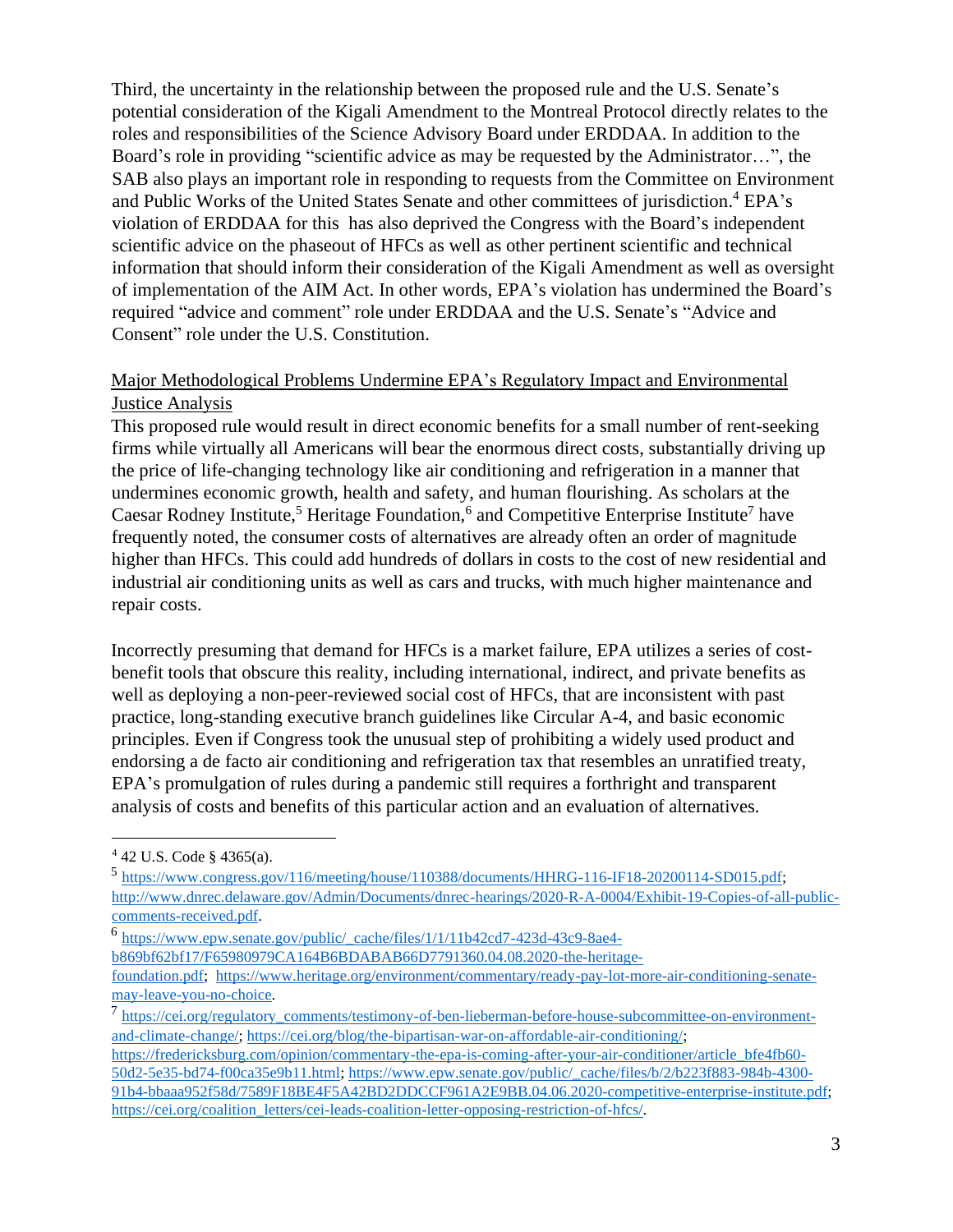EPA excludes from its analyses the ways in which phasing out HFCs through this regulatory approach will result in significant regressive cost increases for low-income Americans, exacerbate energy poverty, and disproportionately affect environmental justice communities. A large body of academic literature supports the relationship between federal regulations and a regressive effect on low-income communities, including increased poverty, impacts on consumer prices, and reduced job opportunities.<sup>8</sup> EPA also sidesteps the substantial literature on adverse public health, welfare, social, economic, or energy effects from implementation of CAA regulations.<sup>9</sup>

EPA appears to also ignore the substantial literature on energy poverty. More than 30 million American households face high energy burdens, with the lowest income households devoting more than 20 percent of their after-tax income to residential utilities and fuel.<sup>10</sup> A 2021 study published in *Nature Energy* found*:* 11

[E]nergy insecurity is highly prevalent among households at or below 200% of the federal poverty line. We further show that Black and Hispanic households are more likely to experience energy insecurity and face utility disconnection, as are households with young children, individuals that require electronic medical devices and those in dwellings with inefficient or poor conditions. These conditions exist under normal circumstances, and the COVID-19 pandemic seems to have exacerbated the overall incidence of energy insecurity…. Individuals in energy-insecure households are more likely to remain in poverty for longer periods of time and are more likely to suffer adverse mental and physical health consequences, which include an increased incidences of death; these impacts are especially prevalent for children and the elderly.

Even a small increase in the cost of air conditioning, including the price of a new unit, premature obsolescence, or expanded maintenance costs, could generate significant environmental justiceand health-related concerns. Home air conditioning has cut premature deaths on hot days in the U.S. by more than 80 percent since  $1960$ .<sup>12</sup> A review of available studies suggest that associations between the risk of heat-related health effects and race, education, and income "are likely mediated by characteristics such as use of air conditioning...."<sup>13</sup> Another multi-city

<sup>8</sup> [https://www.mercatus.org/publications/regulation/regressive-effects-regulation-0;](https://www.mercatus.org/publications/regulation/regressive-effects-regulation-0) [https://www.mercatus.org/publications/regulation/regressive-effects-regulation;](https://www.mercatus.org/publications/regulation/regressive-effects-regulation) [https://papers.ssrn.com/sol3/papers.cfm?abstract\\_id=3191409;](https://papers.ssrn.com/sol3/papers.cfm?abstract_id=3191409)

[https://www.mercatus.org/publications/regulation/regulation-and-poverty-empirical-examination-relationship](https://www.mercatus.org/publications/regulation/regulation-and-poverty-empirical-examination-relationship-between-incidence)[between-incidence;](https://www.mercatus.org/publications/regulation/regulation-and-poverty-empirical-examination-relationship-between-incidence) [https://www.mercatus.org/system/files/mclaughlin\\_thomas\\_chambers\\_and\\_waldron\\_](https://www.mercatus.org/system/files/mclaughlin_thomas_chambers_and_waldron_-_policy_brief_-_the_regressive_effects_of_regulation_a_primer_-_v1.pdf) policy brief - the regressive effects of regulation a primer - v1.pdf;

[https://www.mercatus.org/system/files/McLaughlin-Regulations-Contribute-Poverty-testimony-for-web.pdf.](https://www.mercatus.org/system/files/McLaughlin-Regulations-Contribute-Poverty-testimony-for-web.pdf) <sup>9</sup> [https://downloads.regulations.gov/EPA-HQ-OAR-2018-0365-0009/attachment\\_1.pdf.](https://downloads.regulations.gov/EPA-HQ-OAR-2018-0365-0009/attachment_1.pdf)

<sup>10</sup> [https://www.aceee.org/sites/default/files/pdfs/u2006.pdf;](https://www.aceee.org/sites/default/files/pdfs/u2006.pdf) [https://www.americaspower.org/wp](https://www.americaspower.org/wp-content/uploads/2016/06/Family-Energy-Costs-2016.pdf)[content/uploads/2016/06/Family-Energy-Costs-2016.pdf.](https://www.americaspower.org/wp-content/uploads/2016/06/Family-Energy-Costs-2016.pdf)

<sup>11</sup> [https://www.nature.com/articles/s41560-020-00763-9.](https://www.nature.com/articles/s41560-020-00763-9)

<sup>&</sup>lt;sup>12</sup> [https://papers.ssrn.com/sol3/papers.cfm?abstract\\_id=2192245.](https://papers.ssrn.com/sol3/papers.cfm?abstract_id=2192245)

<sup>13</sup> [https://www.ncbi.nlm.nih.gov/pmc/articles/PMC4264980/.](https://www.ncbi.nlm.nih.gov/pmc/articles/PMC4264980/)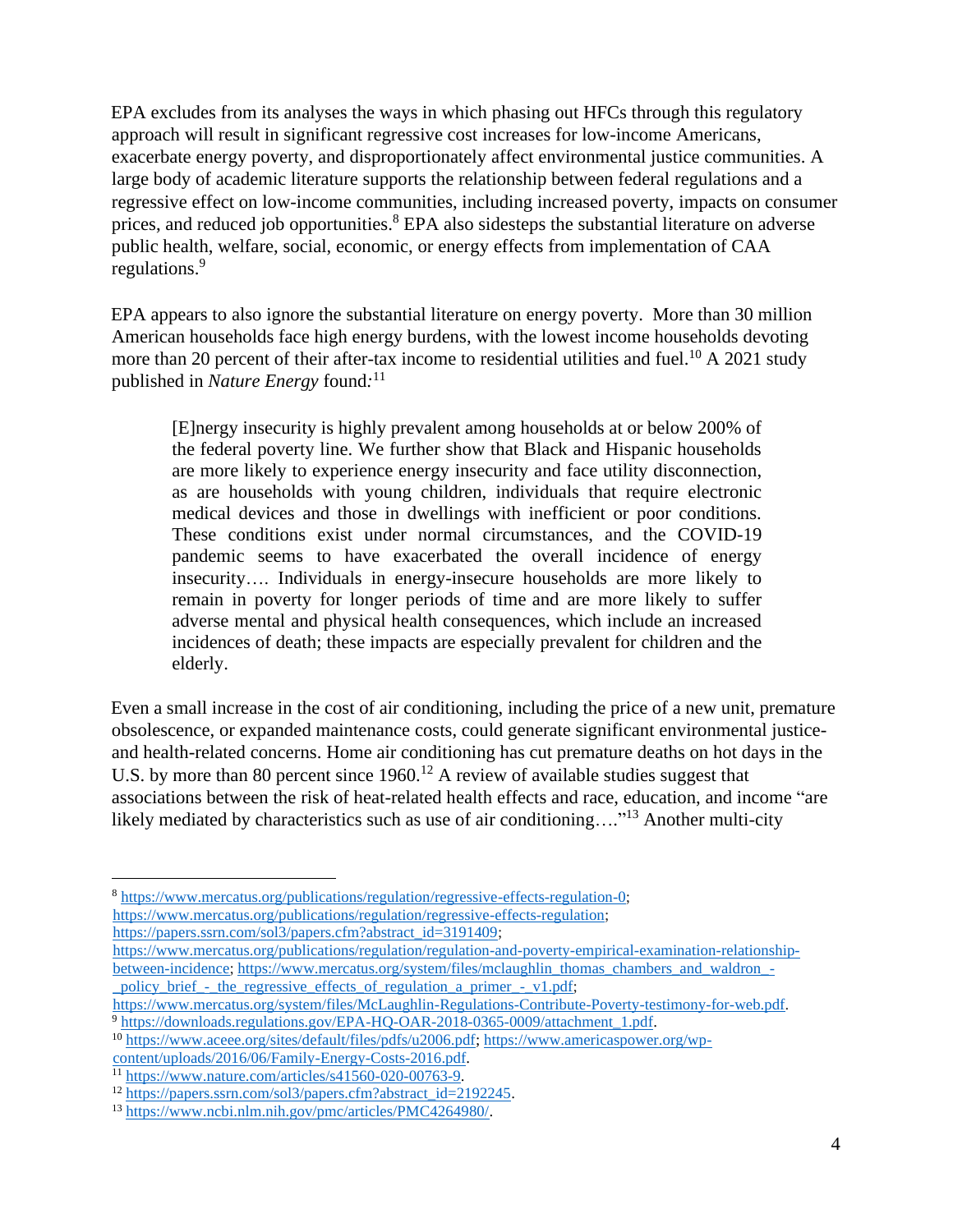examination concluded: "Efforts to reduce disparities in heat-related mortality should consider access to [air conditioning]."<sup>14</sup>

Increasing the cost of air conditioning, electricity, or refrigeration under this proposed rule will negatively and disproportionately impact the "pollution-burdened, underserved, and Tribal communities" that EPA has been directed to assess, and EPA has completely failed to "consider regulatory options to maximize benefits to these communities." 15

An interagency commenter suggested that EPA needs to acknowledge "the potential for… particular adverse effects to EJ community" due to the structure of the rule transferring production to some facilities or "chemical manufacturers who reduce HFC production switch to producing chemicals with increased localized effects."<sup>16</sup> Another flagged a fear that they were "putting a target on the proposed rule as raising more EJ concerns than we expect." As the Industrial Energy Consumers of America notes, new heat transfer liquid fluids under the proposed rule do not perform as well, meaning "units will have to run harder, using more electricity, thereby increasing electricity costs and accompanying GHG emissions."<sup>17</sup> While EPA seems to recognize that the response to the proposed rule "may cause or contribute to disproportionately high exposure to certain air toxics in communities adjacent to, or surrounding, that facility,"<sup>18</sup> it fails to heed Executive Order 14008's call to address "accompanying economic challenges" that result from the rule.

There are additional methodological and procedural defects in EPA's economic and environmental justice analysis:

- EPA's selection of its business-as-usual baseline is based on faulty assumptions and represents a thumb-on-the-scales approach to incorrectly credit the rule with benefits. As the White House commented on EPA's draft Regulatory Impact Analysis: "I am a little concerned about the static nature of the BAU scenario and its core assumptions. It doesn't include any cost-saving technologies adopted by industry, state action, the influence of global markets/domestic regulations in other countries, or economies of scale as a result of the uptake of alternatives due to these dynamics, and the RIA does not make the case that there is good reason to believe that the effects of the aforementioned issues (not accounted for) would be small. In this particular case, the analysis suggests astronomical benefits, but it seems to me to be worth flagging some broader concerns with the approach to CBA here."<sup>19</sup>
- In interagency presentations, EPA acknowledges a variety of limitations in its environmental justice analysis, including that "smaller producers may be subject to the rule that do not report to EPA."20
- EPA has failed to analyze the direct and indirect air toxics emissions that will result from the proposed rule.

<sup>14</sup> [https://www.ncbi.nlm.nih.gov/pmc/articles/PMC3456567/.](https://www.ncbi.nlm.nih.gov/pmc/articles/PMC3456567/) 

<sup>15</sup> [https://www.epa.gov/newsreleases/epa-administrator-announces-agency-actions-advance-environmental-justice.](https://www.epa.gov/newsreleases/epa-administrator-announces-agency-actions-advance-environmental-justice)

<sup>16</sup> [https://www.regulations.gov/document/EPA-HQ-OAR-2021-0044-0045.](https://www.regulations.gov/document/EPA-HQ-OAR-2021-0044-0045)

<sup>&</sup>lt;sup>17</sup> [https://downloads.regulations.gov/EPA-HQ-OAR-2021-0044-0124/attachment\\_1.pdf.](https://downloads.regulations.gov/EPA-HQ-OAR-2021-0044-0124/attachment_1.pdf)

<sup>&</sup>lt;sup>18</sup> 86 FR 27204.

<sup>&</sup>lt;sup>19</sup> [https://downloads.regulations.gov/EPA-HQ-OAR-2021-0044-0045/attachment\\_13.pdf](https://downloads.regulations.gov/EPA-HQ-OAR-2021-0044-0045/attachment_13.pdf) (pg. 11).

<sup>20</sup> [https://www.regulations.gov/document/EPA-HQ-OAR-2021-0044-0045.](https://www.regulations.gov/document/EPA-HQ-OAR-2021-0044-0045)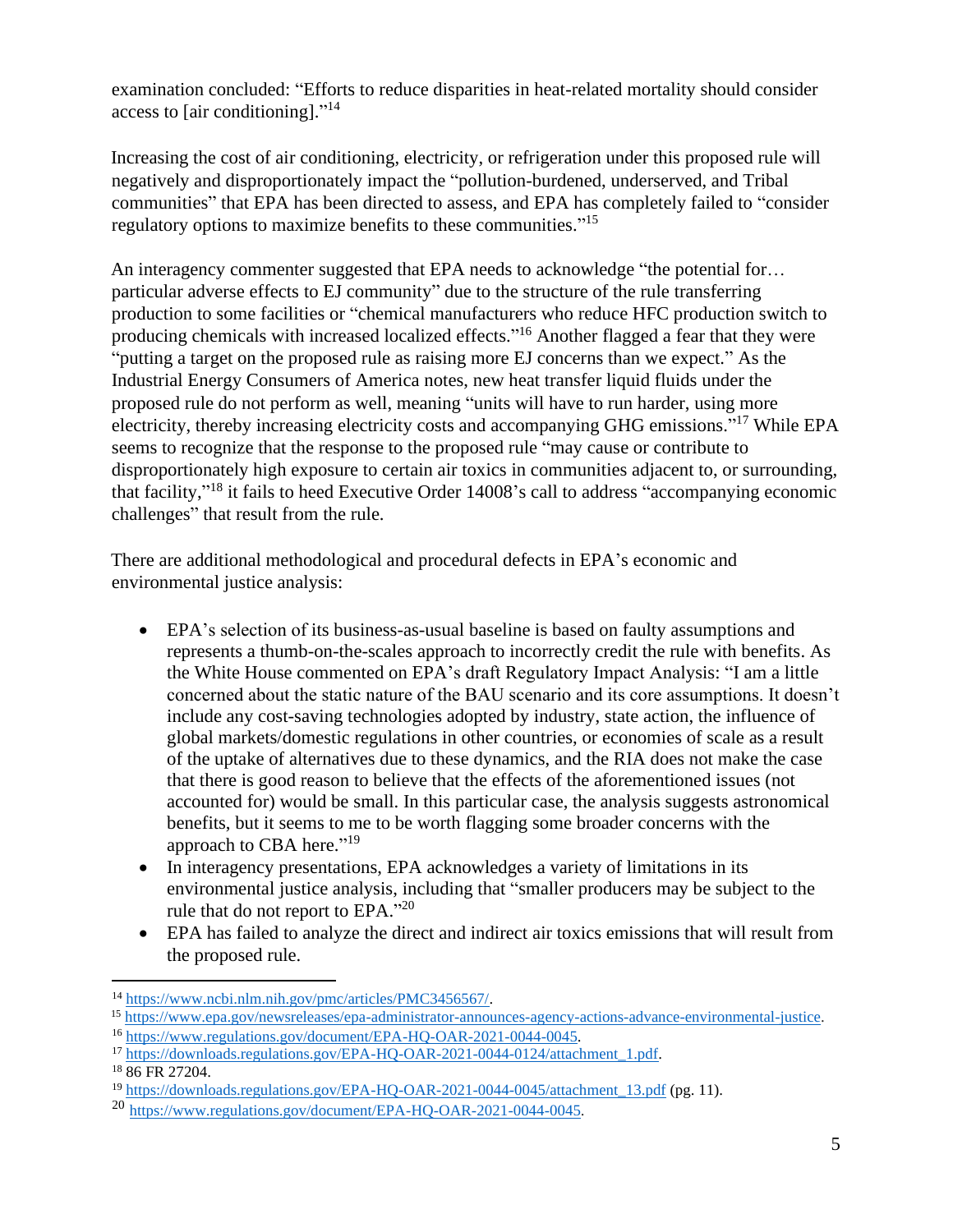- As a recent piece by Dr. Patrick Michaels of CEI and Dr. Ben Zycher of the American Enterprise Institute points out, EPA claims regarding the dramatic environmental and temperature effects of phasing out domestic HFCs are dubious at best.<sup>21</sup>
- EPA appears to have ignored requests from other federal agencies to incorporate an appendix thoroughly explaining why it choose to obscure domestic versus international costs and benefits in manner inconsistent with past practice and executive branch guidelines. 22
- As noted below, EPA used outdated or non-peer-reviewed inputs, including for its emissions inventory, Vintaging Model, and the social cost of HFCs.

## EPA Lacks Statutory Authority and Overlap with Unratified Kigali Amendment Creates Substantial Legal Uncertainty

EPA should exercise caution in over-interpreting "the similarities in the text, structure, and function of the production and consumption phasedown provisions of the AIM Act and EPA's program phasing out ozone-depleting substances (ODS) under Title VI of the CAA," which the Agency cites to argues that it should "build on its experience" to fill gaps in the implementation process.<sup>23</sup> Given the Agency's recent track record, including its attempt to phaseout HFCs, nonozone-depleting substances, under CAA Section 612 prior to the AIM Act, EPA should heed the D.C. Circuit of Appeals admonition that "climate change is not a blank check for the President." As then-Judge Kavanaugh noted: "…EPA may act only as authorized by Congress. Here, EPA has tried to jam a square peg (regulating non-ozone-depleting substances that may contribute to climate change) into a round hole (the existing statutory landscape)."<sup>24</sup>

These concerns about EPA's expansive reading of its newfound authority to phaseout HFCs without regard to statutory authority is compounded by the significant uncertainty regarding the proposed rule and future EPA actions and potential ratification of the Kigali Amendment of the Montreal Protocol. As catalogued below, EPA and other agencies are supposedly taking numerous actions, including interagency coordination to prepare and transmit a package, FY2022 budget decision-making, and international negotiating, related to the Kigali Amendment.

While EPA acknowledges "certain marked differences" between the Kigali Amendment and the AIM Act, EPA is putting the cart far before the horse in proposing to implement parts of the agreement prior to Senate consideration or ratification under the U.S. Constitution. For context, the U.S. ratified the Montreal Protocol in 1987, which was followed by implementing legislation through CAA Amendments of 1990, with EPA implementing regulations under CAA Title VI in subsequent years. EPA has not been authorized by Congress to undertake any actions to implement the Kigali Amendment. In this case, EPA is taking proposing action "to ensure the United States would be prepared to comply with the data reporting elements of the Kigali

<sup>21</sup> [https://www.washingtonexaminer.com/opinion/op-eds/would-a-phaseout-of-hydrofluorocarbons-avoid-half-a](https://www.washingtonexaminer.com/opinion/op-eds/would-a-phaseout-of-hydrofluorocarbons-avoid-half-a-degree-of-global-warming)[degree-of-global-warming.](https://www.washingtonexaminer.com/opinion/op-eds/would-a-phaseout-of-hydrofluorocarbons-avoid-half-a-degree-of-global-warming)

<sup>&</sup>lt;sup>22</sup> [https://downloads.regulations.gov/EPA-HQ-OAR-2021-0044-0045/attachment\\_12.pdf.](https://downloads.regulations.gov/EPA-HQ-OAR-2021-0044-0045/attachment_12.pdf)

<sup>&</sup>lt;sup>23</sup> "Given EPA's extensive experience phasing out ODS under similar CAA authority for a regulated community that bears marked resemblance to entities that could be impacted by the rulemaking, reliance on EPA's expertise will help achieve the goals outlined by Congress in implementing the AIM Act." 86 FR 27154.

<sup>24</sup> *Mexichem Fluor, Inc. v. EPA*, 866 F.3d 460 (D.C. Cir. 2017).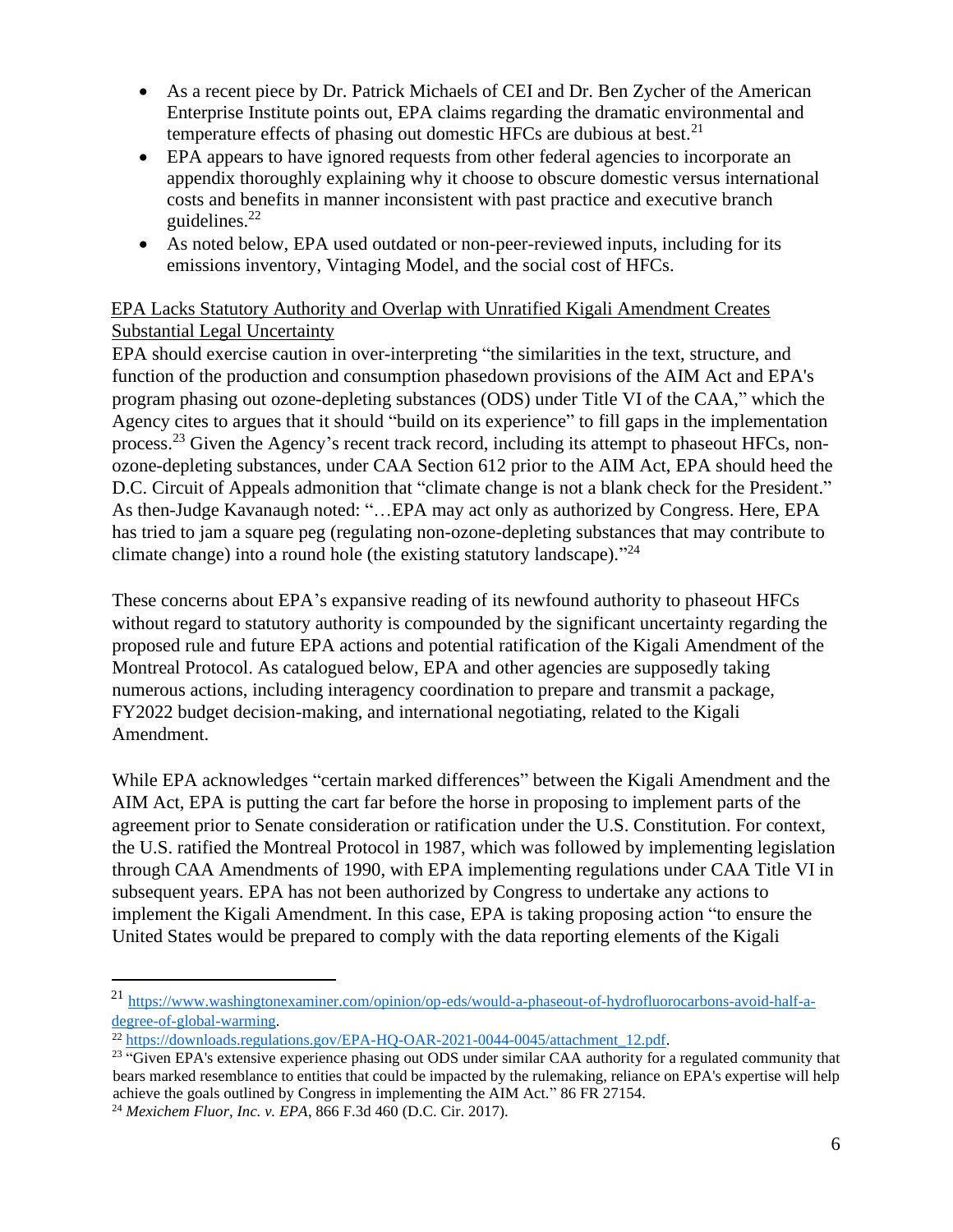Amendment," including releasing data to the United Nations Environment Programme's Ozone Secretariat and marking "any data that the Agency is not releasing to the general public for confidential treatment" to be provided to the  $UN.^{25}$ 

In addition, EPA's proposed rule under the AIM Act, with "certain marked differences" with the Kigali Amendment, creates massive uncertainty, including for regulated entities which may face multiple different regulatory frameworks in the next few years especially if, as with past international environmental agreements, the U.S. Congress passes implementing legislation. Having already missed the March 28 deadline from President Biden to prepare a transmittal for the U.S. Senate, these actions are fundamentally at odds with the separation of powers and lack EPA lacks statutory authority for these activities. These concerns are underscored by the April 17 issuance of a Joint US-China statement that the U.S. would, in the near-term, "implement the phasedown of hydrofluorocarbon production and consumption reflected in the Kigali Amendment to the Montreal Protocol."<sup>26</sup> In addition to other constitutional considerations, negotiation and issuance of this statement also raises Appointments Clause issues regarding the Presidential Climate Envoy, who has not been confirmed by the U.S. Senate.

EPA is proposing several other actions that lack statutory authority delegated by Congress. For example, EPA has no statutory basis for its proposal to ban disposable cylinders.<sup>27</sup> As articulated in comments from the Small Business Administration's Office of Advocacy,<sup>28</sup> the Ohio Manufacturers' Association,<sup>29</sup> and the Heating, Air-conditioning & Refrigeration Distributors International,  $30$  EPA's decision to ban these cylinders would result in crippling cots for small businesses with little environmental benefit. Similarly, the decision to rely on CAA Title VI reporting and recordkeeping requirements in order "to build on its expertise" is not based in the AIM Act. Furthermore, EPA's inclusion of environmental justice and other analyses is not grounded in the AIM Act or CAA.

AFP calls for the Agency to withdraw, clarify, and repropose this rule based on its limited statutory authority and the unclear relationship between this proposal and Administration efforts to transmit, seek U.S. Senate ratification, and implement the Kigali Amendment to the Montreal Protocol (including any subsequent implementing legislation). Taking duplicative or unnecessary actions, including to implement a treaty that has not yet been transmitted to the U.S. Senate, clearly exceeds the Agency's authority. EPA cannot substitute or supplement the limited authority under the AIM Act as a basis for reporting or other activities for the Kigali Amendment, especially since those activities are pursuant to an unratified treaty.

<sup>25</sup> 86 FR 27200.

<sup>26</sup> [https://www.state.gov/u-s-china-joint-statement-addressing-the-climate-crisis/.](https://www.state.gov/u-s-china-joint-statement-addressing-the-climate-crisis/)

<sup>27</sup> 86 FR 27187.

<sup>&</sup>lt;sup>28</sup> [https://downloads.regulations.gov/EPA-HQ-OAR-2021-0044-0142/attachment\\_1.pdf.](https://downloads.regulations.gov/EPA-HQ-OAR-2021-0044-0142/attachment_1.pdf)

<sup>&</sup>lt;sup>29</sup> [https://downloads.regulations.gov/EPA-HQ-OAR-2021-0044-0120/attachment\\_1.pdf.](https://downloads.regulations.gov/EPA-HQ-OAR-2021-0044-0120/attachment_1.pdf)

<sup>30</sup> [https://downloads.regulations.gov/EPA-HQ-OAR-2021-0044-0103/attachment\\_1.pdf.](https://downloads.regulations.gov/EPA-HQ-OAR-2021-0044-0103/attachment_1.pdf)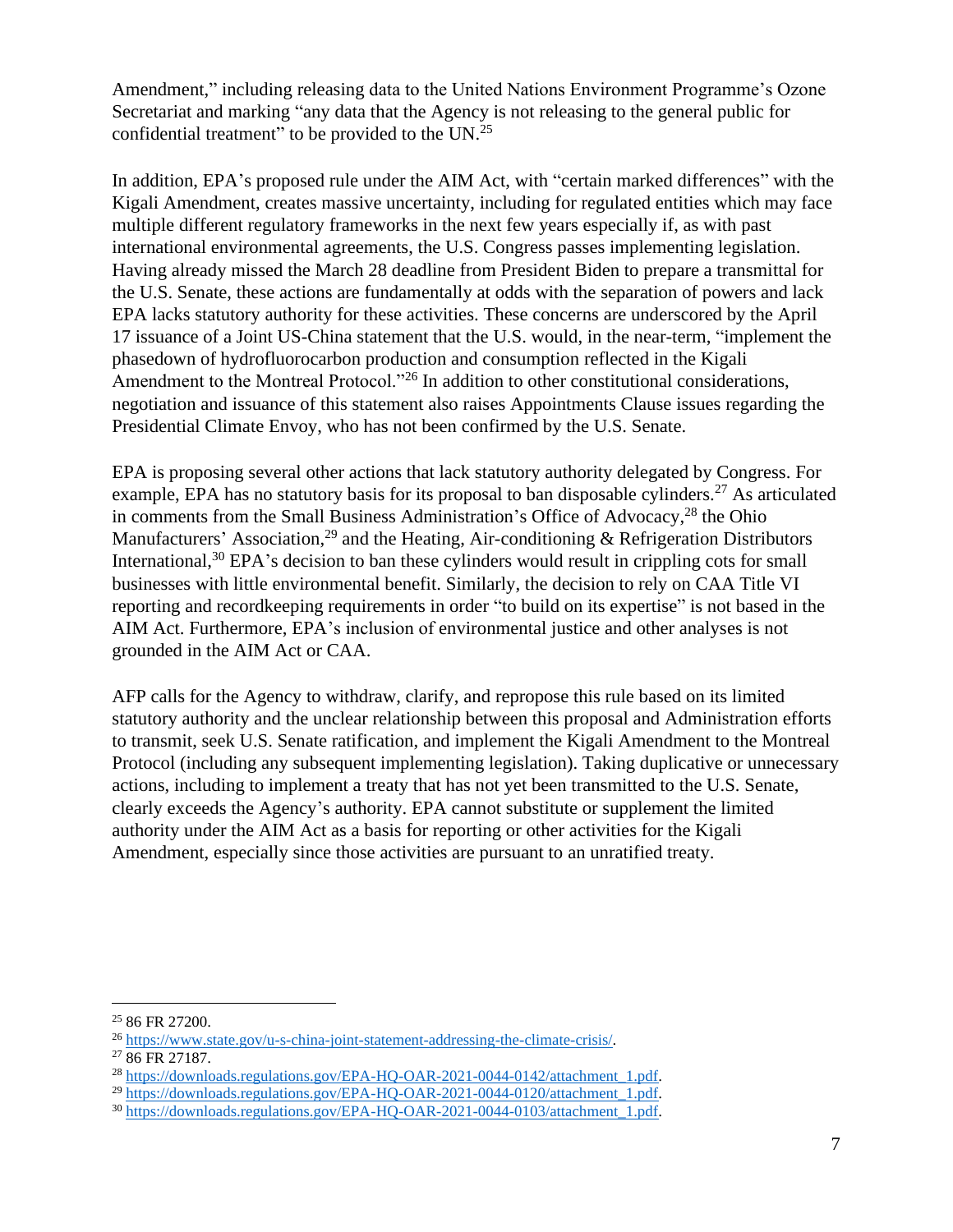## The Proposed Rule Violates Key Provisions of CAA Section 307(d), EPA Policies, and Other Statutory Requirements

As EPA acknowledges, the AIM Act "states that [CAA] sections 113, 114, 304, and 307 apply to the AIM Act..." and that, accordingly, "this rulemaking is subject to CAA section  $307(d)$ ..."<sup>31</sup> Section 307(d) establishes unique docketing and procedural requirements for this proposed rule, and EPA has violated several key provisions in a way that has harmed public participation in the notice-and-comment, interagency, and scientific advisory process.

CAA Section  $307(d)(3)$  requires that the proposed rule be accompanied by "a statement of its basis and purpose…" which shall "set forth or summarize and provide a reference to any pertinent findings, recommendations, and comments by the… National Academy of Sciences, and, if the proposal differs in any important respect from any of these recommendations, an explanation of the reasons for such differences." The proposed rule violates this requirement by omitting reports, including any differing recommendations, from the National Academy of Sciences that are pertinent.<sup>32</sup>

The Agency obscures the stark differences between EPA's novel use of a new, non-peerreviewed social cost of HFCs and recommendations from the National Academy of Sciences regarding the development and use of related social costs of greenhouse gas inputs. While EPA is taking comments on this issue and notes that "The Interagency Working Group on the Social Cost of Greenhouse Gases (IWG) will be taking comment on how to incorporate the recommendations of the National Academies (2017) and other recent science including the advances discussed in the 2021 TSD in the development of the fully updated SC– GHG estimates to be released by January 2022 under E.O. 13990," that does not satisfy the major procedural and methodological gaps between the proposed rule and the National Academies recommendations and conclusions in 2016 and 2017.<sup>33</sup>

<sup>33</sup>National Academies of Sciences, Engineering, and Medicine, *Valuing Climate Damages: Updating Estimation of the Social Cost of Carbon Dioxide*, Washington, DC: The National Academies Press, 2017[:https://www.nap.edu/read/24651;](https://www.nap.edu/read/24651) National Academies of Sciences, Engineering, and Medicine, *Assessment of Approaches to Updating the Social Cost of Carbon: Phase 1 Report on a Near-Term Update*, Washington, DC: The National Academies Press, 2016: [https://www.nap.edu/read/21898/chapter/1.](https://www.nap.edu/read/21898/chapter/1) Examples of major differences: Conclusion 6-1, 2017 ("…the current approach of the Interagency Working Group, uncertainty about future discount rates motivates the use of both a lower 2.5 percent rate and higher 5.0 percent rate, relative to the central 3.0 percent rate…. does not incorporate an explicit connection between discounting and consumption growth that arises under a more structural (e.g., Ramsey-like) approach to discounting."); Conclusion 2-1, 2017 ("… using a common module—rather than averaging the results from multiple models—can improve transparency and consistency of key assumptions…"); Recommendation 2-2, 2017 ("Key uncertainties and sensitivities, including functional form, parameter assumptions, and data inputs, should be adequately identified and represented in each module."); Recommendation 2-4, 2017 ("In the first step, the interagency process and associated technical efforts should draw on internal and external technical expertise and incorporate scientific peer review. In the second step, draft revisions to the SC-CO2 methods and estimates should be subject to public notice and comment, allowing input and review from a broader set of stakeholders, the scientific community, and the public. In the third step, the government's approach to estimating the SC-CO2 should be regularly reviewed by an independent scientific assessment panel to identify improvements for potential future updates and research needs.")

<sup>31</sup> 85 FR 27154.

<sup>32</sup> National Research Council, *Toxicity of Alternatives to Chlorofluorocarbons: HFC-134a and HCFC-123*. Washington, DC: The National Academies Press, 1996: [https://doi.org/10.17226/9268;](https://doi.org/10.17226/9268) Project on Stabilization Targets for Atmospheric Greenhouse Gas Concentrations, [https://www.nationalacademies.org/our](https://www.nationalacademies.org/our-work/stabilization-targets-for-atmospheric-greenhouse-gas-concentrations)[work/stabilization-targets-for-atmospheric-greenhouse-gas-concentrations.](https://www.nationalacademies.org/our-work/stabilization-targets-for-atmospheric-greenhouse-gas-concentrations)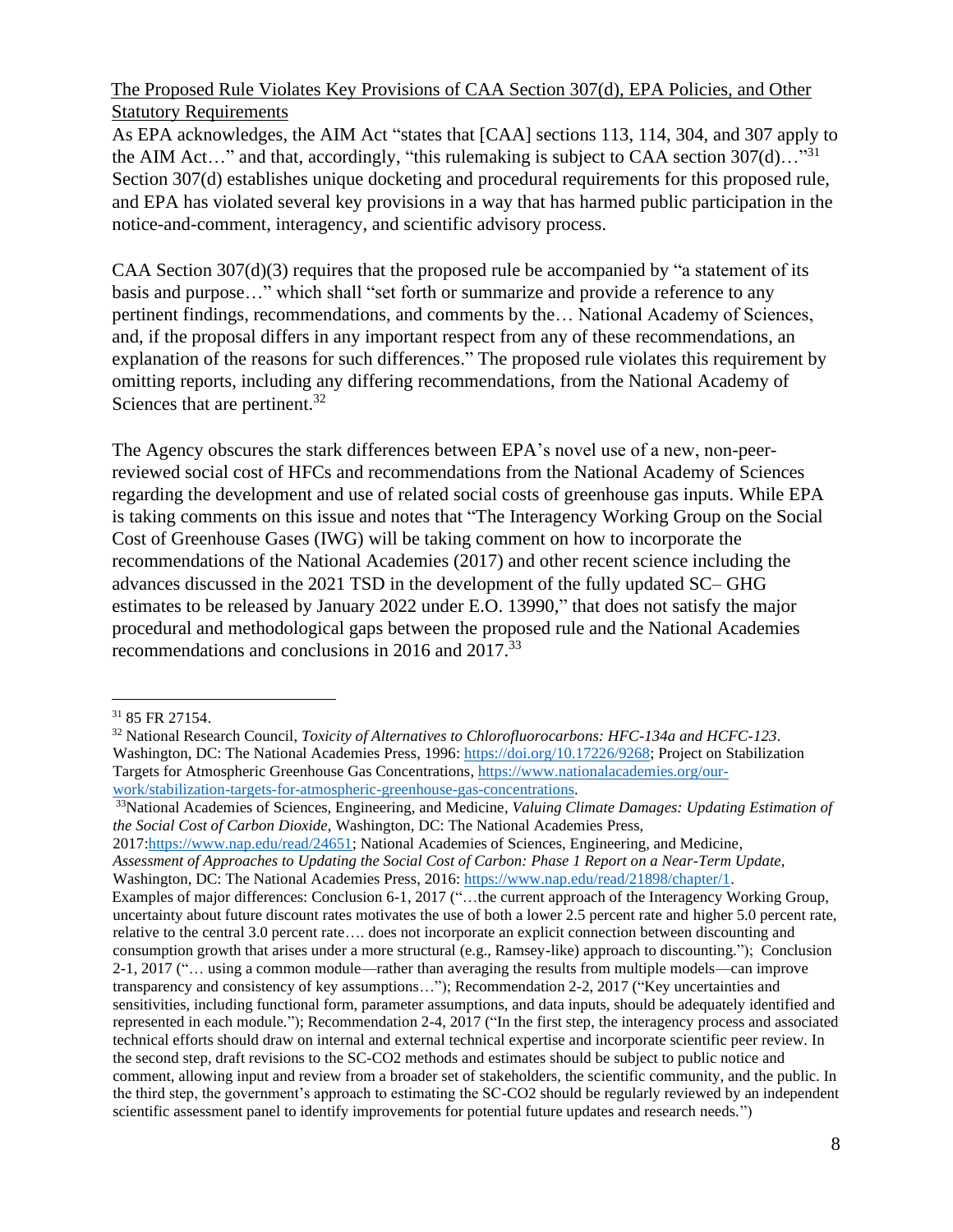Additionally, CAA Section 307(d)(3) also requires a summary of "the factual basis," "the methodology used in obtaining the data and in analyzing the data," and "the major legal interpretations and policy considerations underlying the proposed rule." It appears that several related documents have been omitted from the docket for the proposed rule:

- A U.S. Senator identified that, prior to 2019, "EPA conducted a cost-benefit analysis of the Montreal Protocol and the HFC phasedown that I believe shows that the ratification of Kigali will be a benefit to American businesses and American consumers," noting that "[t]his study has not been released to the public yet."<sup>34</sup> EPA's response suggests an interagency process to consider legal, policy, and economic considerations related to a phaseout of HFCs. Meeting minutes, draft documents, and other materials from these interagency discussions have been omitted from the docket for this rule.
- Since the beginning of the Biden administration, several other ostensibly interagency activities have been taking place related to the phaseout of HFCs and potential ratification of the Kigali Amendment to the Montreal Protocol.<sup>35</sup> Any EPA records related to these efforts – including those that took place during the interagency process for the proposed rule – appear to have been omitted from the docket in contravention of CAA Section 307(d). These activities include President Biden's January 20 directive in Section 102(j) of Executive Order 14008 to "prepare, within 60 days of the date of this order, a transmittal package seeking the Senate's advice and consent to ratification of the Kigali Amendment to the Montreal Protocol on Substances that Deplete the Ozone Layer, regarding the phasedown of the production and consumption of hydrofluorocarbons"<sup>36</sup> and Presidential Climate Envoy John Kerry's issuance of an April 17, 2021 US-China joint statement committing to near-term actions to "implement the phasedown of hydrofluorocarbon production and consumption reflected in the Kigali Amendment to the Montreal Protocol."<sup>37</sup> In addition, EPA's Fiscal Year 2022 Justification of Appropriation Estimates for the Committee on Appropriations includes requested funds for both carrying out the AIM Act and implementing the Kigali Amendment.<sup>38</sup>
- Meeting minutes, materials, draft documents, and other resources related to the Interagency Working Group on Social Cost of Greenhouse Gases and the National Climate Task Force,<sup>39</sup> interagency organizations that apparently developed products, including the Technical Support Document: Social Cost of Carbon, Methane, and Nitrous Oxide Interim Estimates under Executive Order 13990<sup>40</sup> and the Nationally Determined Contribution for the Paris Agreement, $41$  which are intertwined with the proposed rule.
- An "Advanced Notice of Proposed Rulemaking" discussed in interagency comments on the proposed rule.<sup>42</sup>

<sup>34</sup> [https://www.eenews.net/assets/2019/01/29/document\\_pm\\_02.pdf.](https://www.eenews.net/assets/2019/01/29/document_pm_02.pdf)

<sup>35</sup> See related milestones with accompanying dates: [https://americansforprosperity.org/wp](https://americansforprosperity.org/wp-content/uploads/2021/06/Biden-Regulatory-and-Energy-Executive-Order-Timeline-6.29.2021.pdf)[content/uploads/2021/06/Biden-Regulatory-and-Energy-Executive-Order-Timeline-6.29.2021.pdf](https://americansforprosperity.org/wp-content/uploads/2021/06/Biden-Regulatory-and-Energy-Executive-Order-Timeline-6.29.2021.pdf) <sup>36</sup> [https://www.govinfo.gov/content/pkg/FR-2021-02-01/pdf/2021-02177.pdf.](https://www.govinfo.gov/content/pkg/FR-2021-02-01/pdf/2021-02177.pdf)

<sup>37</sup> [https://www.state.gov/u-s-china-joint-statement-addressing-the-climate-crisis/.](https://www.state.gov/u-s-china-joint-statement-addressing-the-climate-crisis/)

<sup>38</sup> [https://www.epa.gov/sites/production/files/2021-05/documents/fy-2022-congressional-justification-all-tabs.pdf.](https://www.epa.gov/sites/production/files/2021-05/documents/fy-2022-congressional-justification-all-tabs.pdf)

<sup>&</sup>lt;sup>39</sup> [https://cei.org/news\\_releases/lawsuit-challenges-bidens-national-climate-task-forces-defiance-of-freedom-of-](https://cei.org/news_releases/lawsuit-challenges-bidens-national-climate-task-forces-defiance-of-freedom-of-information-act/)

[information-act/.](https://cei.org/news_releases/lawsuit-challenges-bidens-national-climate-task-forces-defiance-of-freedom-of-information-act/)

<sup>40</sup> [https://www.whitehouse.gov/wp-](https://www.whitehouse.gov/wp-content/uploads/2021/02/TechnicalSupportDocument_SocialCostofCarbonMethaneNitrousOxide.pdf)

[content/uploads/2021/02/TechnicalSupportDocument\\_SocialCostofCarbonMethaneNitrousOxide.pdf.](https://www.whitehouse.gov/wp-content/uploads/2021/02/TechnicalSupportDocument_SocialCostofCarbonMethaneNitrousOxide.pdf)

<sup>41</sup> [https://www4.unfccc.int/sites/ndcstaging/PublishedDocuments/United%20States%20of%20America%20First/Unit](https://www4.unfccc.int/sites/ndcstaging/PublishedDocuments/United%20States%20of%20America%20First/United%20States%20NDC%20April%2021%202021%20Final.pdf) [ed%20States%20NDC%20April%2021%202021%20Final.pdf.](https://www4.unfccc.int/sites/ndcstaging/PublishedDocuments/United%20States%20of%20America%20First/United%20States%20NDC%20April%2021%202021%20Final.pdf)

<sup>&</sup>lt;sup>42</sup> [https://downloads.regulations.gov/EPA-HQ-OAR-2021-0044-0045/attachment\\_10.pdf.](https://downloads.regulations.gov/EPA-HQ-OAR-2021-0044-0045/attachment_10.pdf)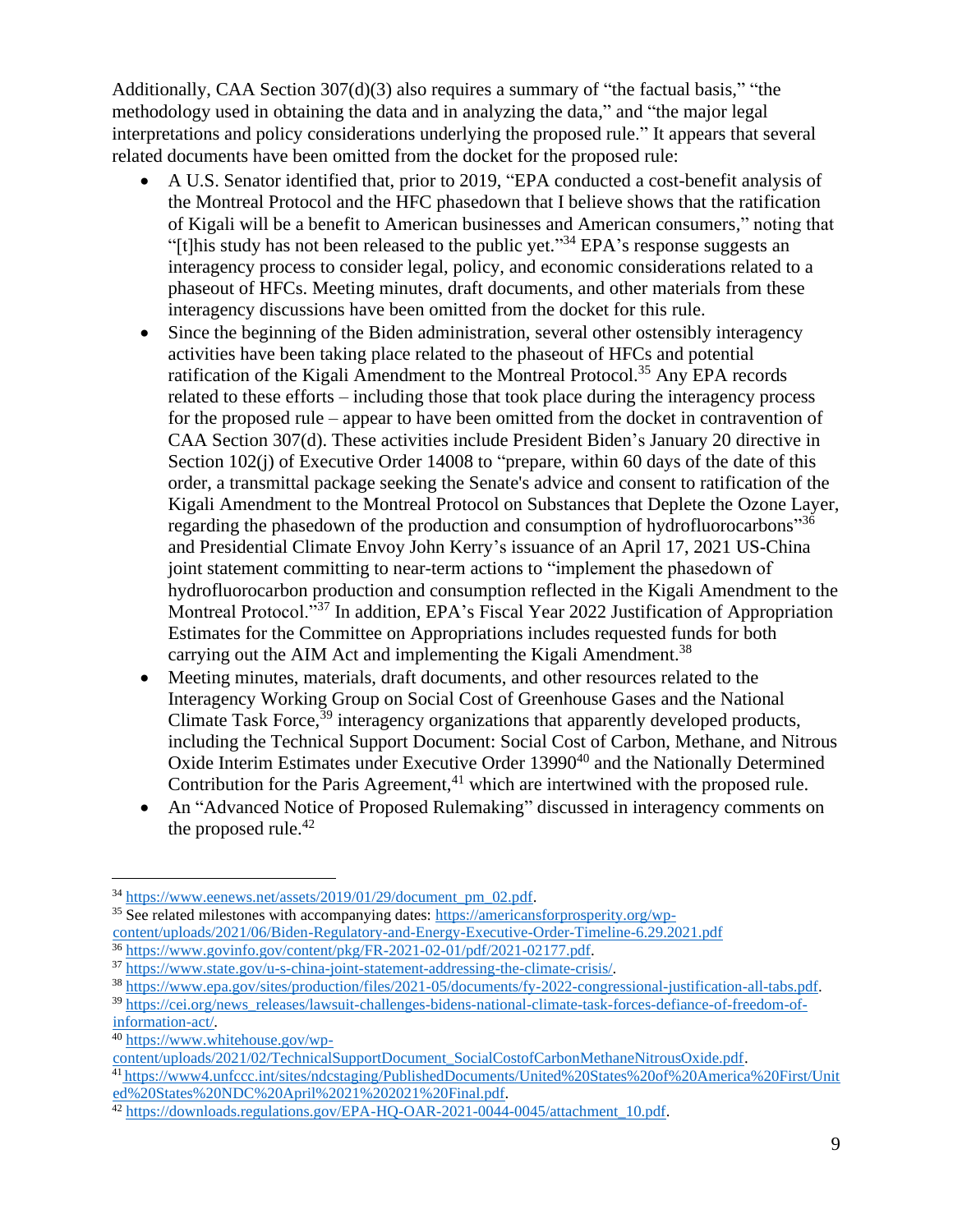- Data received but not used in response to the Agency's notice of data availability as well as the origin of net production numbers.<sup>43</sup>
- Records of meetings or conversations between U.S. EPA officials and the National Climate Advisor regarding the proposed rule or the Kigali Amendment, including meetings that took place prior to the interagency or public comment periods. For example, senior EPA officials held calls on regulatory topics with the National Climate Advisor, which may be subject to docketing under CAA Section 307(d), in February 2021 (with one EPA-White House meeting held immediately prior to an internal EPA staff briefing on "options selection" for this proposed rule).<sup>44</sup>

The proposed rule also appears to be at odds with EPA policies on peer review, information quality, and scientific integrity. EPA's Peer Review Handbook clearly identifies what constitutes influential scientific information (scientific information that the Agency "reasonably can determine will have or does have a clear and substantial impact on important public policies or private sector decisions.") and Highly Influential Scientific Assessments ("HISAs" are scientific assessments that "could have a potential impact of more than \$500 million in any year on either the public or private sector" or "is novel, controversial, or precedent-setting, or has significant interagency interest."). It also makes clear that these influential products should be peerreviewed.<sup>45</sup> EPA's use of a new, non-peer-reviewed social cost of HFCs and a use of outdated inputs in EPA's Vintaging Model, which has not been peer reviewed since 2017, are influential scientific information or HISAs that provide the basis for hundreds of billions of economic impact for the proposed rule. Neither are listed on EPA's Peer Review Agenda.<sup>46</sup> The use of these key inputs is also at odds with EPA's Scientific Integrity Policy.<sup>47</sup>

In addition, EPA's certification that the proposed rule will not have a significant economic impact on a substantial number of small entities<sup>48</sup> is deficient. The Agency's "Economic Impact Screening Analysis for Proposed Allowance System for an HFC Production and Consumption Phasedown<sup>"49</sup> fails to evaluate the effects on the suite of entities that this proposed action applies to, including "if you produce, import, export, destroy, use as a feedstock, reclaim, or otherwise distribute HFCs" or "if you use HFCs to manufacture products...."<sup>50</sup> As the Small Business Administration's Office of Advocacy notes:<sup>51</sup>

A wide range of small businesses will be affected by this proposed rule, from importers and blenders, to equipment servicers and reclaimers, and eventually the owners and operators of refrigeration equipment. Because of the diversity of views and effects, Advocacy believes that EPA should be evaluating alternatives for the long-term health of a future market for [HFCs], including minimizing transaction costs and encouraging innovation.

<sup>46</sup> https://cfpub.epa.gov/si/si<sup>public</sup> pr\_agenda.cfm.

<sup>43</sup> [https://downloads.regulations.gov/EPA-HQ-OAR-2021-0044-0040/attachment\\_17.pdf.](https://downloads.regulations.gov/EPA-HQ-OAR-2021-0044-0040/attachment_17.pdf)

<sup>44</sup> [https://foiaonline.gov/foiaonline/action/public/submissionDetails?trackingNumber=EPA-2021-](https://foiaonline.gov/foiaonline/action/public/submissionDetails?trackingNumber=EPA-2021-002858&type=request) [002858&type=request.](https://foiaonline.gov/foiaonline/action/public/submissionDetails?trackingNumber=EPA-2021-002858&type=request)

<sup>&</sup>lt;sup>45</sup> [https://www.epa.gov/sites/production/files/2020-08/documents/epa\\_peer\\_review\\_handbook\\_4th\\_edition.pdf.](https://www.epa.gov/sites/production/files/2020-08/documents/epa_peer_review_handbook_4th_edition.pdf)

<sup>47</sup> [https://www.epa.gov/sites/production/files/2014-02/documents/scientific\\_integrity\\_policy\\_2012.pdf.](https://www.epa.gov/sites/production/files/2014-02/documents/scientific_integrity_policy_2012.pdf)

<sup>48</sup> 86 FR 27205.

<sup>49</sup> Docket ID: EPA-HQ-OAR-2021-0044.

<sup>50</sup> 86 FR 27151-27152.

<sup>51</sup> [https://downloads.regulations.gov/EPA-HQ-OAR-2021-0044-0142/attachment\\_1.pdf.](https://downloads.regulations.gov/EPA-HQ-OAR-2021-0044-0142/attachment_1.pdf)